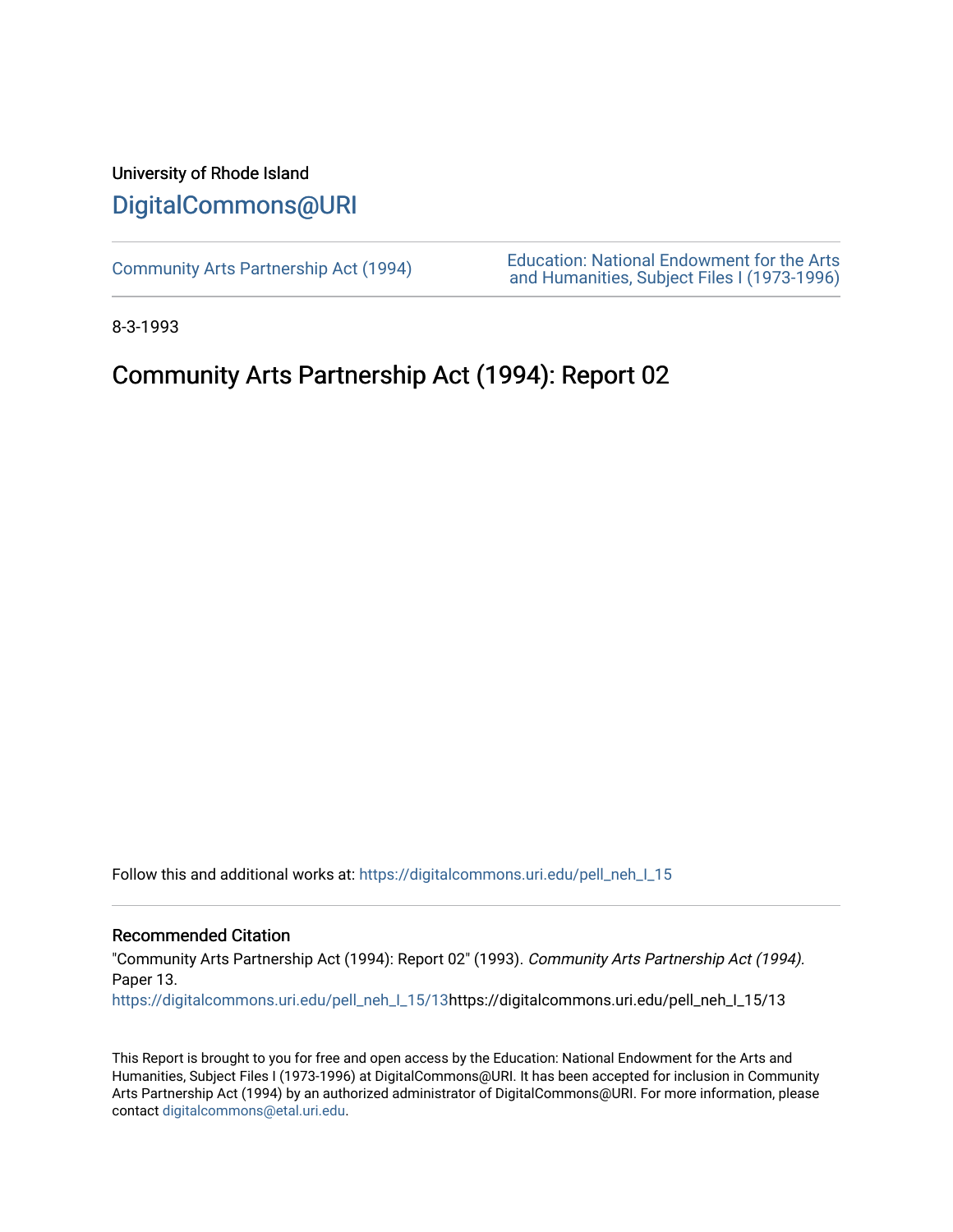103D CONGRESS<br>1st Session

# **H.R. 2933**

To amend the Elementary and Secondary Education Act of 1965 to improve arts education.

#### IN THE HOUSE OF REPRESENTATIVES

AUGUST 6, 1993

Mr. ENGEL (for himself, Mr. FOGLIETTA, Mrs. UNSOELD, Mr. ACKERMAN, Mrs. MALONEY, Mr. STOKES, and Mr. OWENS), introduced the following bill; which was referred to the Committee on Education and Labor

# **A BILL**

To amend the Elementary and Secondary Education Act of !965 to improve arts education.

1 *Be it enacted by the Senate and House of Representa-*

2 *tives of the United States of America in Congress assembled,* 

3 Title IV of the Elementary and Secondary Education

4 Act is amended by adding at the end the following:

#### 5 "PART H--COMMUNITY ARTS PARTNERSHIP

#### 6 "SEC. 4801. SHORT TITLE.

7 <sup>*i*</sup>This part may be cited as the 'Community Arts' 8 Partnership Act of 1993'.

#### 9 "SEC. 4802. FINDINGS.

10 "Congress finds that—

--~-- -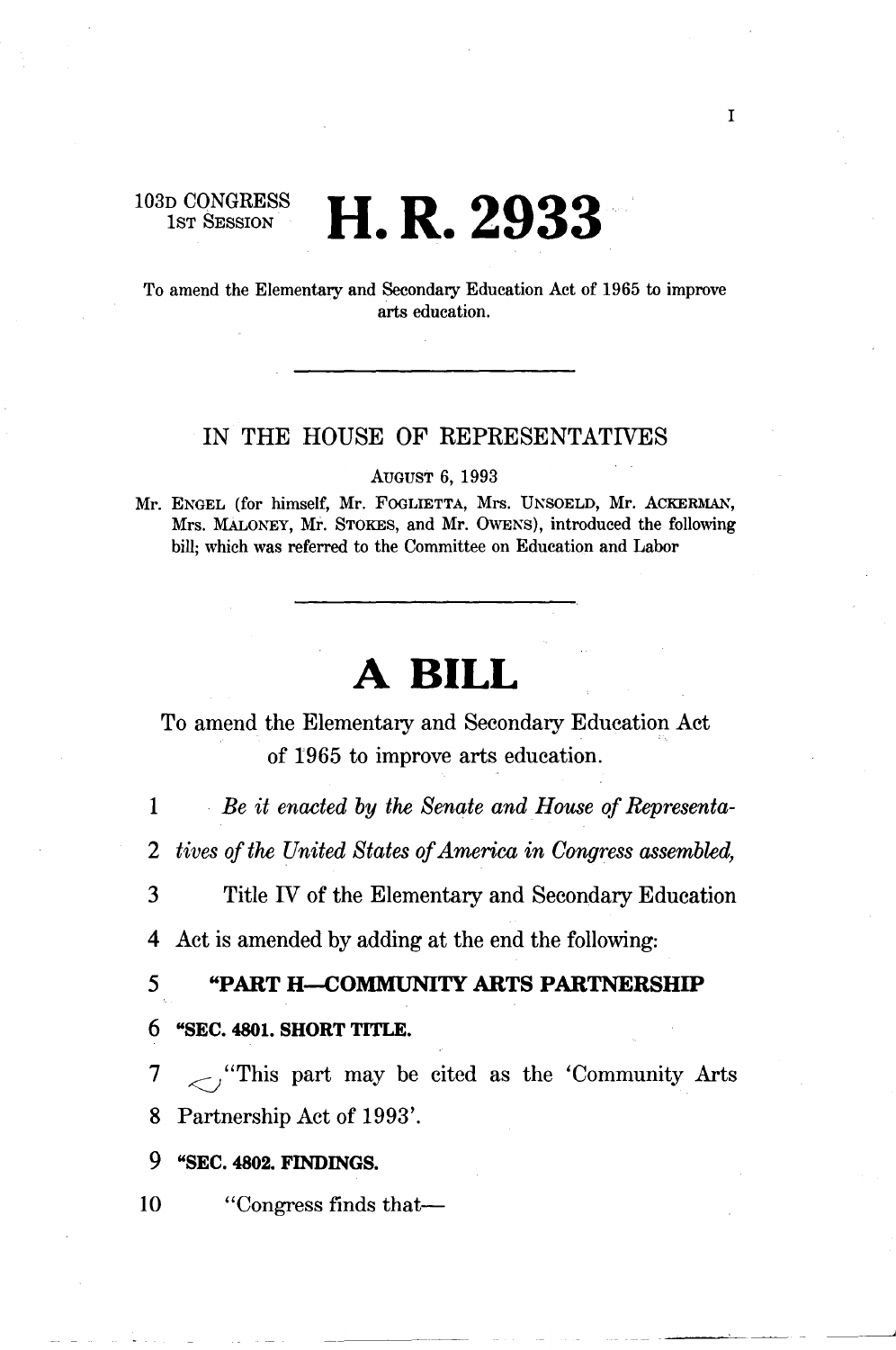$''(1)$  with local school budgets cut there are inadequate arts programs available for children in schools, especially at the elementary level;

 $\cdot$  (2) the arts promote progress in academic subjects as shown by research conducted by the National Endowment for the Arts; and

7  $(3)$  children who receive instruction in the arts 8 remain in school longer and are more successful than children who do not receive such instruction. "SEC. 4803. PURPOSE. 10

11 "The purpose of this part is to make demonstration" 12 grants to eligible entities to improve the educational per-13 formance and future potential of at risk-children and youth by providing comprehensive and coordinated edu- $-14$ cational and cultural services. 15

"SEC. 4804. GRANTS AUTHORIZED. 16

-1

2

3

 $\mathbf{4}$ 

 $_{\odot}$  6

17 "(a) IN GENERAL.—The Secretary is authorized to award grants to eligible entities to pay the Federal share 18 of the costs of the activities described in section 4807. 19

20 "(b) SPECIAL REQUIREMENTS.—The Secretary shall 21 award grants under this Act only to programs designed 22 to-

23 "(1) promote educational and cultural services; "(2) provide multi-year services to at-risk chil-24 25 dren and youth;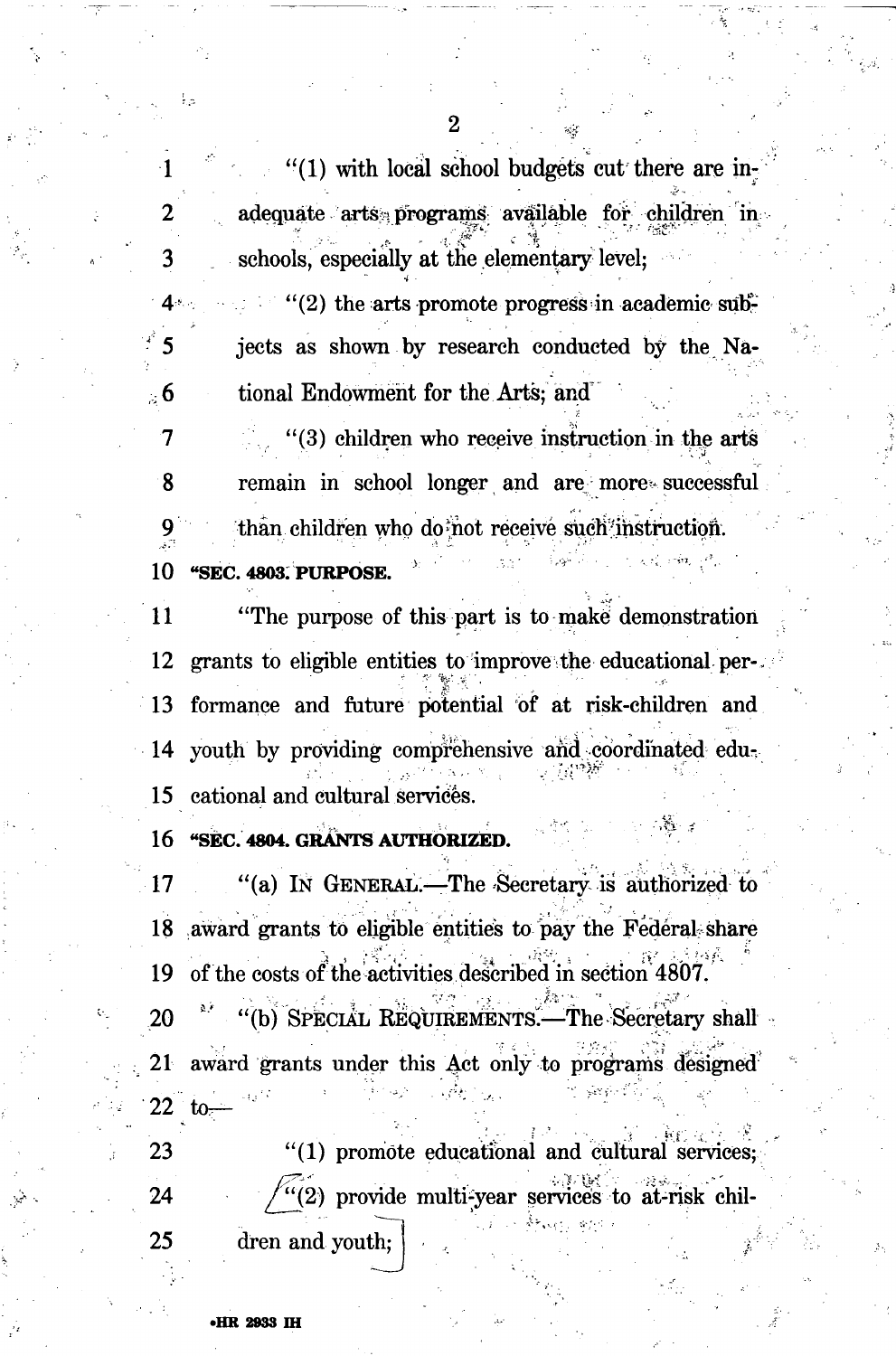1  $\int_{0}^{1}$  /(3) serve the target population described in ' 2 section 4806; I

3 "( 4) provide integration of community cultural 4 resources in the regular curriculum;

5 " ( 5) focus school and cultural resources in the 6 community on coordinated cultural services to ad-7 dress the needs of at-risk children and youth;

8 "(6) provide effective cultural linkages from 9 preschool programs, including the Head Start Act 10 and part H of the Individuals with Disabilities Edu-11 cation Act, to elementary school;

12 "(7) facilitate school-to-work transition from 13 secondary schools and alternative schools to job 14 training, higher education, and employment;

15 "(8) increase parental and community involve-16 ment in the educational, social, and cultural develop-17 **ment of at-risk youth; or** 

18 "(9) replicate programs and strategies that pro-19 vide high quality coordinated educational and cul-20 tural services and that are designed to integrate 21 such coordination into the regular curriculum.

22 "(c) REQUIREMENT OF COORDINATION.—Grants 23 may only be awarded under this part to eligible entities 24 that agree to coordinate activities carried out under other 25 Federal, State, and local grants, received by the members

#### •HR 2933 IH

3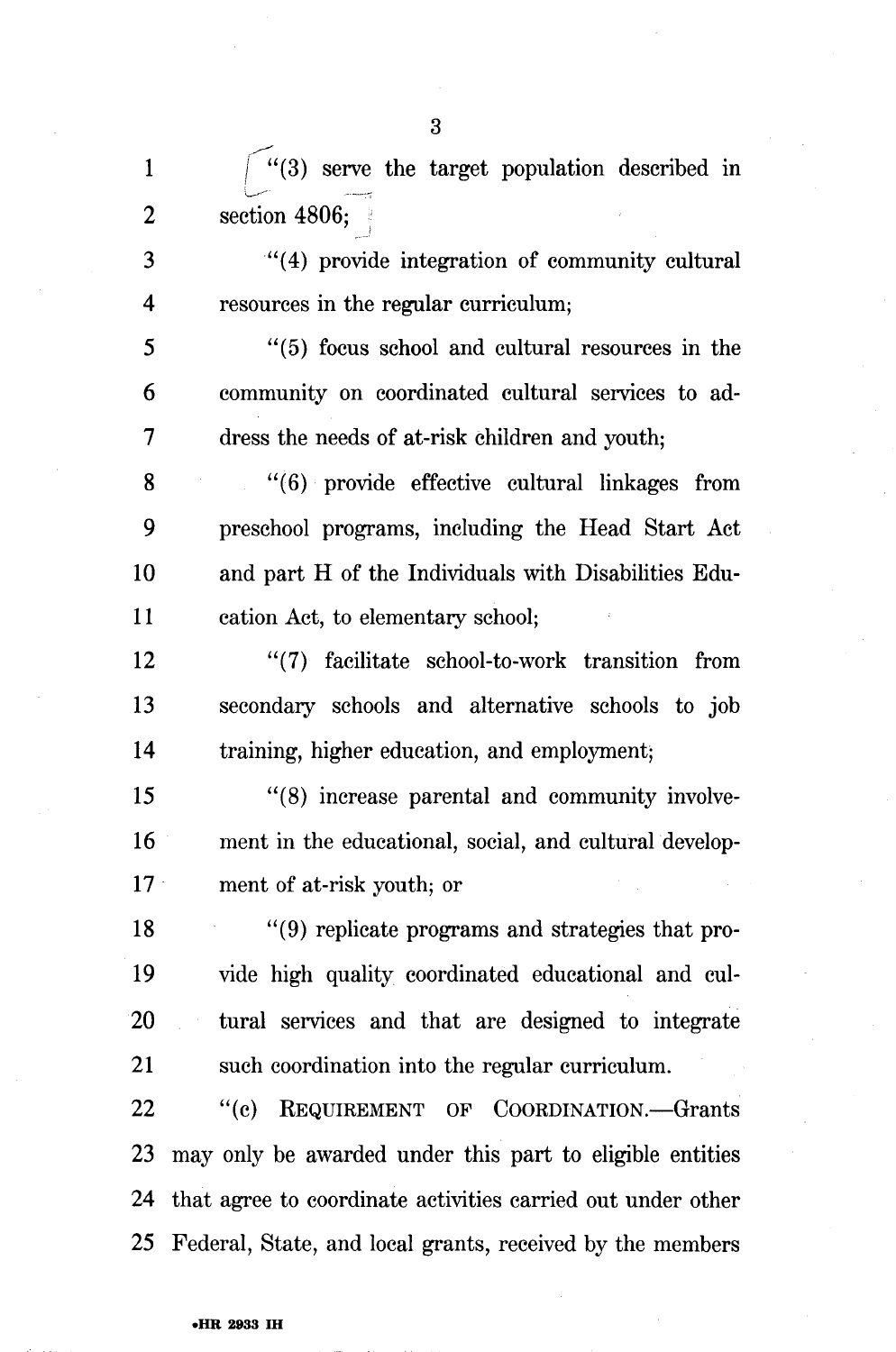$\mathcal{A}$  of the partnership for purposes and target populations described in this part, into an integrated service delivery sys-3 tem located at a school, cultural, or other community-4 based site accessible to and utilized by at-risk youth.

"(d) DURATION. Grants made under this part may 6 be renewable for a maximum of 5 years if the Secretary determines that the eligible recipient has made satisfac-7 tory progress toward the achievement of the program ob-8 jectives described in the application.  $\mathbf{Q}$ 

"(e) GEOGRAPHIC DISTRIBUTION.  $\overline{F}$ . awarding  $10$ grants under this part, the Secretary shall ensure ं 11

 $12$  $\lq(1)$  an equitable geographic distribution; and 13 "(2) an equitable distribution to both urban  $14$ and rural areas with a high proportion of at-risk  $15<sup>2</sup>$ youth as defined in section 4806.

16 "SEC. 4805. ELIGIBILITY.

"(a) SERVICES FOR IN-SCHOOL YOUTH.-For the  $\cdot$  17 18 purposes of providing a grant under this part to serve in-19 school children and youth, the term "eligible entity" 20 means a partnership between a local education agency that 21 is eligible for funds under chapter 1 of title  $I_{\mathbb{R}}$  of this Act, 22 and at least 1 institution of higher education or cultural. 23 entity located within or accessible to the geographical 24 boundaries of the local education agency with a history

4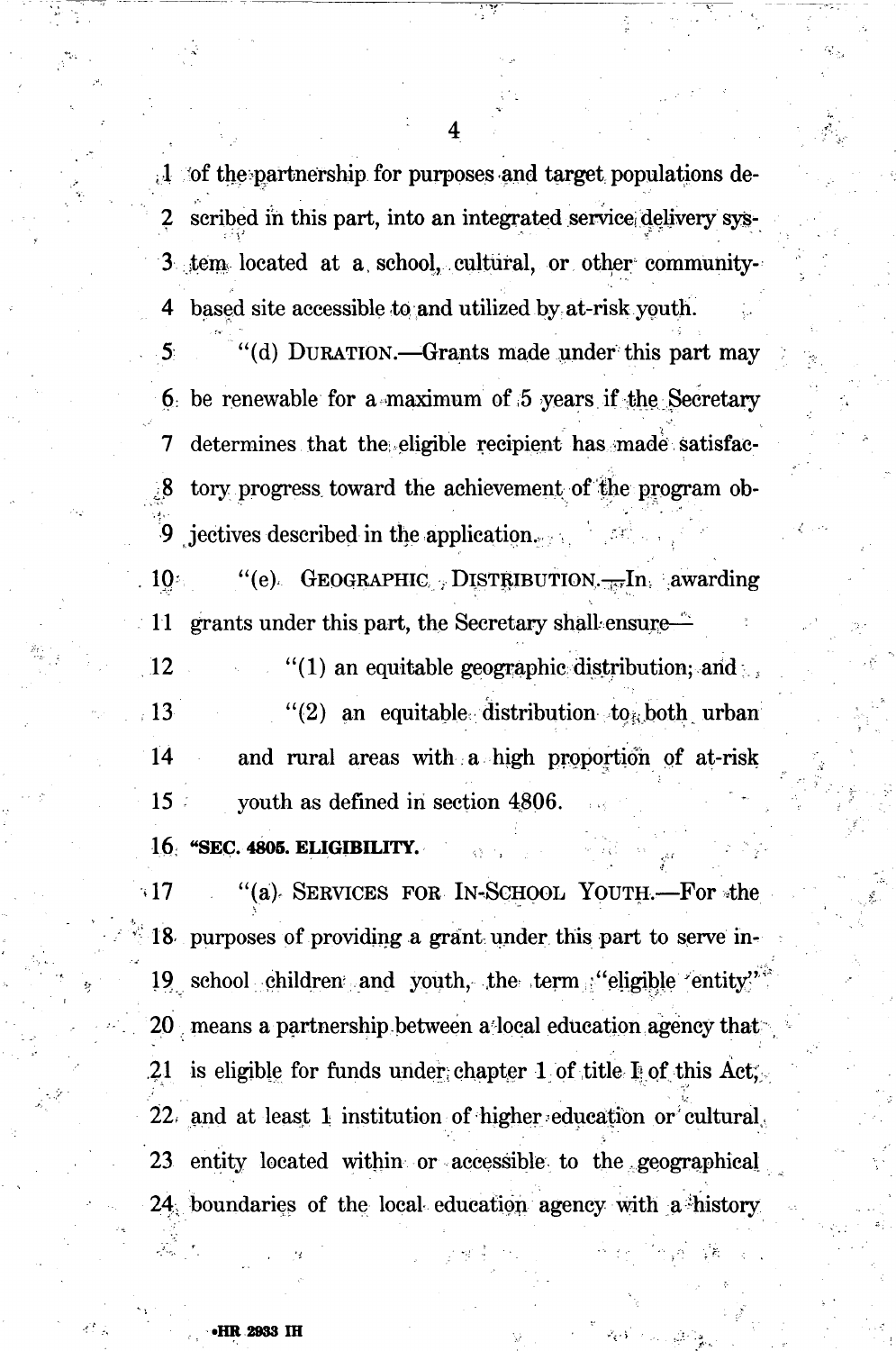1 of providing quality services to the community, and which 2 may include-

3 "(1) nonprofit institutions of higher education, 4 museums, and libraries; and zoological and botanical 5 facility.

 $6$  "(2) private for-profit entities with a history of 7 training children and youth in the arts.

> $\overline{\phantom{a}}$ I arramanan<br>I  $\frac{1}{2}$ i  $\vert \ \vert$  $\mathfrak{h}$ ' l, ,,

 $\mathcal{M}_\mathrm{c}$ 

8 "(b) SERVICES FOR OUT-OF-SCHOOL YOUTH.---For 9 purposes of providing a grant under this part to serve out-10 of-school youth, the term 'eligible entity' means a partner-11 ship between at least 1 entity of the type described in 12 paragraph (1) or (2) of subsection (a), or a local education 13 agency eligible for funds under chapter 1 of title I of this 14 Act and at least 1 cultural entity described in subsec-15 tion (a).

16 "SEC. 4806. TARGET POPULATION.

17 "In order to receive a grant under this part, an eligi-18 ble entity shall serve—

 $19$  "(1) students enrolled in schools in participat-20 ing schoolwide projects assisted under chapter 1 of 21 title I of this Act<sup> $\pi$ </sup> and the families of such students; 22 or

23 "(2) out-of-school youth at risk of having lim-24 ited future options as a result of teenage pregnancy 25 and parenting, substance abuse, recent migration,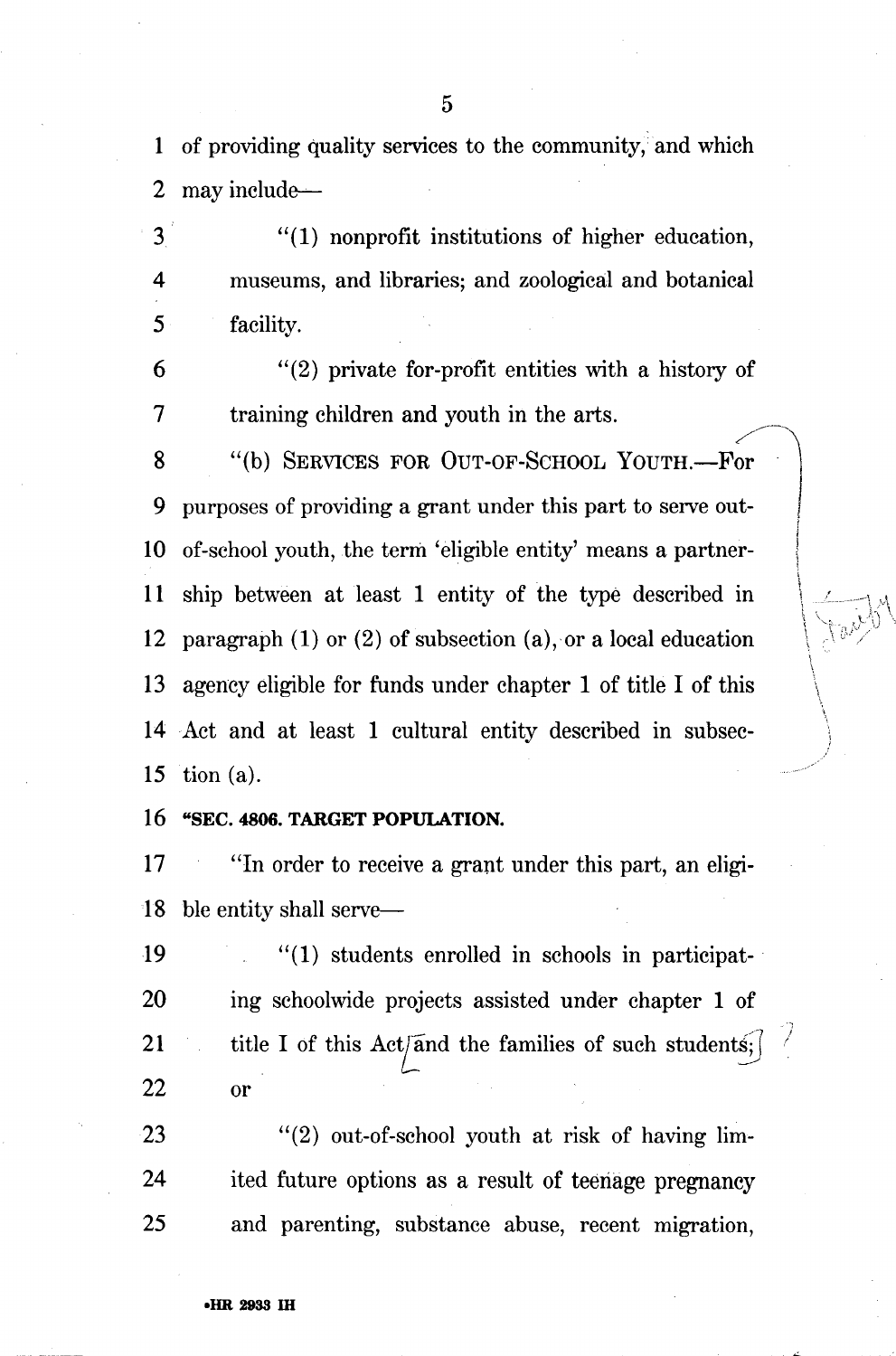disability, limited English proficiency, family migra- $\cdot 2$ tion, illiteracy, being the child of a teen parent, living in a single parent household, or being a high  $3$ school dropout: or

"(3) any combination of in school and out-of-5 school at-risk youth.  $6.$ 

 $7\phantom{.}$ "SEC. 4807. AUTHORIZED ACTIVITIES.

୍ଥ "(a) In GENERAL.—Funds made under this part ු 9  $\frac{1}{2}$  may be used—

 $"(1)$  to plan, develop, acquire, expand, and im-10 11 prove school-based or community-based coordinated 12 educational and cultural programs to strengthen the 13 educational performance and future potential of in-14 school and out-of-school at-risk youth through coop-15 erative agreements, contracts for services, or admin-16 istrative coordination;

17 "(2) to provide at-risk students with integrated 18 cultural activities designed to develop a love of learning to ensure the smooth transition of preschool chil- $_{\odot}$  19. 20 dren to elementary school;

21  $\binom{11}{2}$  to design collaborative cultural activities 22 for students in secondary or alternative schools that 23 ensure the smooth transition to job training, higher education, or full employment; 24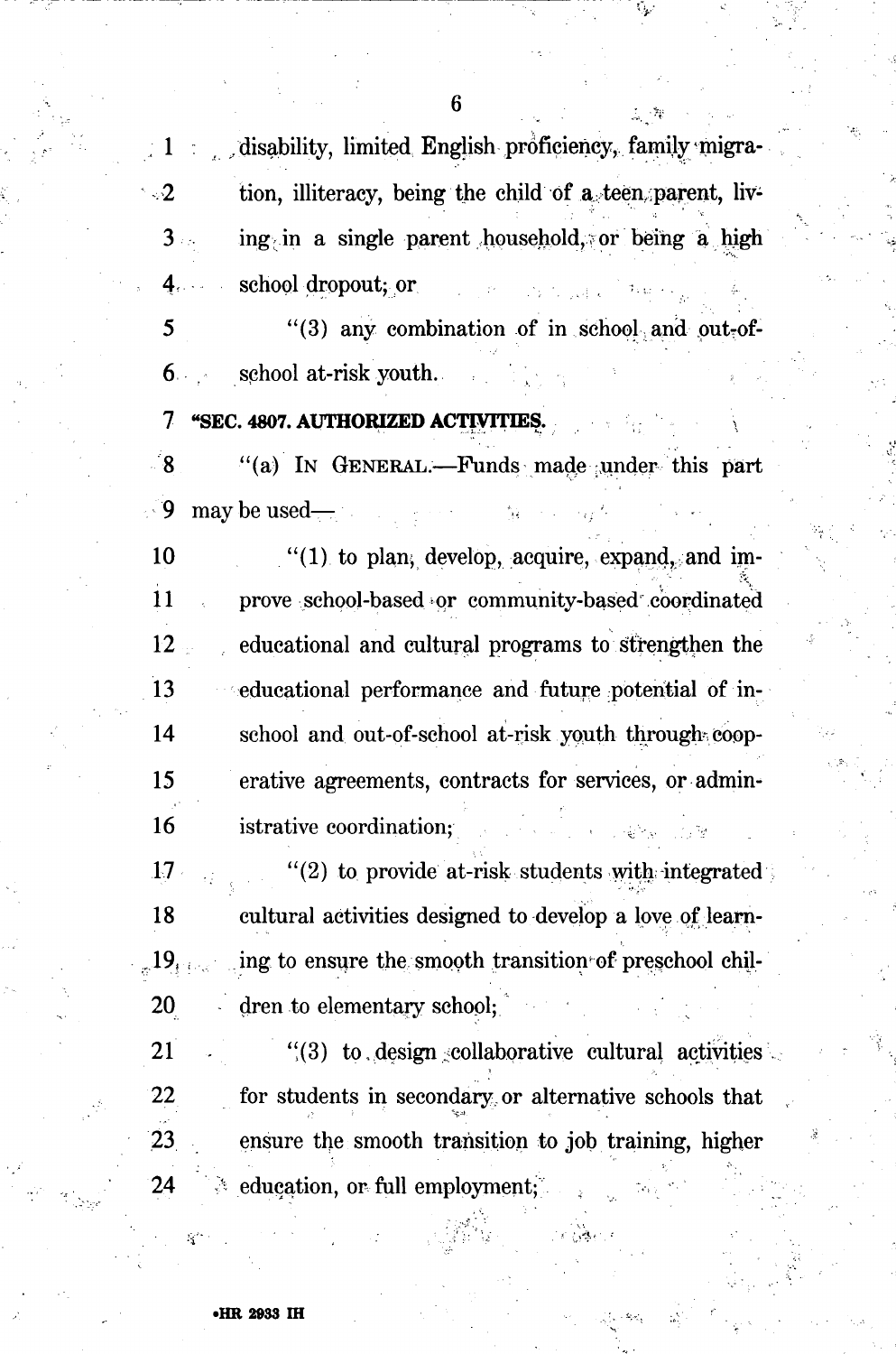1 "(4) to provide child care for children of at-risk 2 students who would not otherwise be able to partici-3 pate in the program; 4 " ( 5) to provide transportation necessary for 5 participation in the program;  $6$  " (6) to develop curriculum materials in the 7 arts; 8 "(7) for staff development activities that en-9 courage the integration of the arts into the cur-10 riculum; 11 " (8) for stipends that allow local artists to work 12 with at-risk children and youth in the schools; 13 "(9) for cultural programs that encourage the 14 active participation of parents in their children's 15 education; 16 "(10) for programs that use the arts to reform 17 current school practices, including lengthening the 18 school day or academic year; 19 "(11) for appropriate equipment and necessary 20 supplies; and 21 "(12) for evaluation, administration, and super-22 vision. 23 "(b) PRIORITY.—In providing assistance under this 24 part, the Secretary shall give priority to eligible entities 25 that provide comprehensive services that extend beyond

7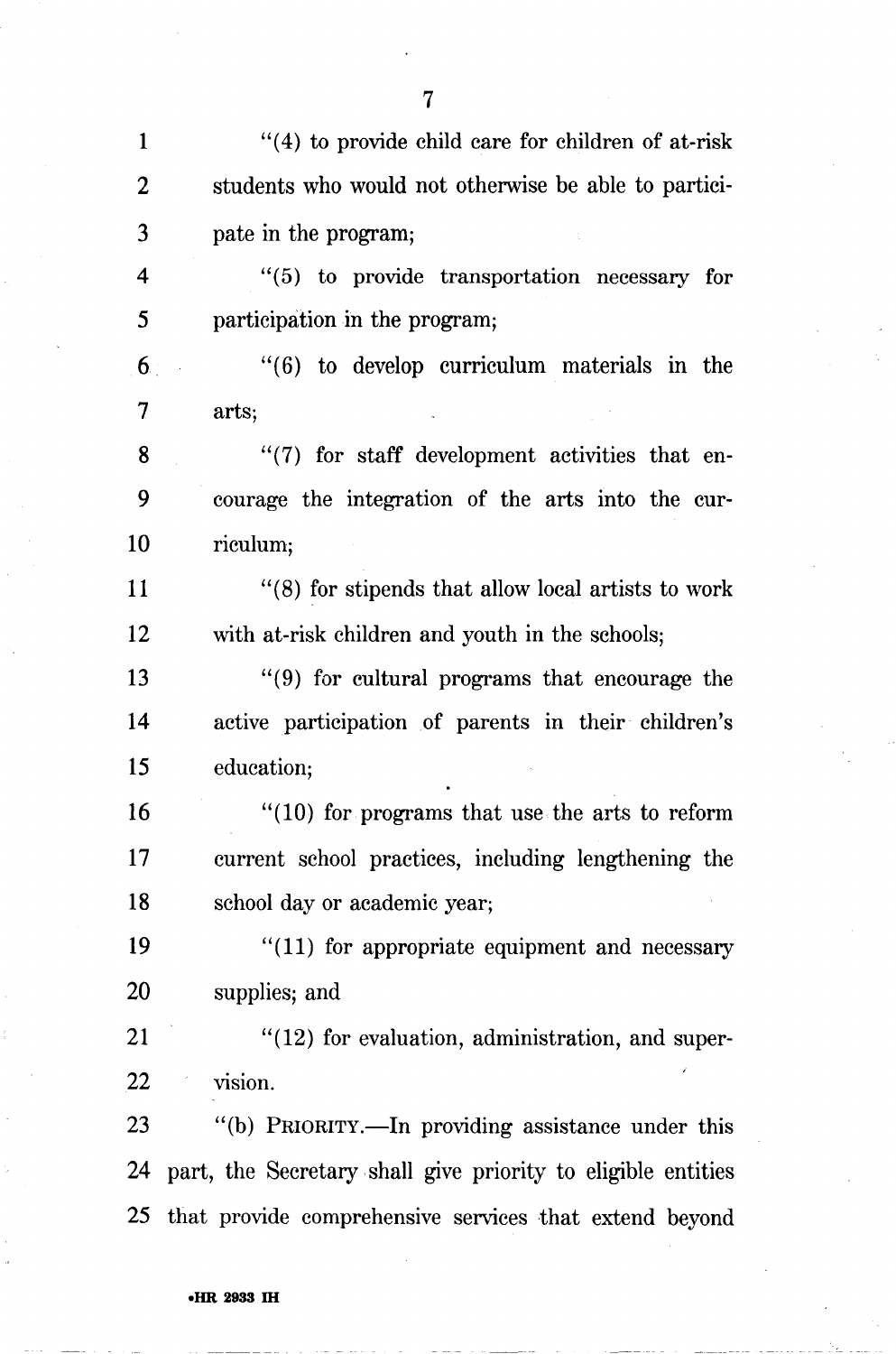$\pm 1$  traditional school or service hours, that may include year 2 round programs that provide services in the evenings and with often the on weekends. 3

"(c) PLANNING GRANTS. - 4

"(1) APPLICATION. An eligible entity may 5  $\blacksquare$  6 submit an application to the Secretary for a planning grants for an amount not to exceed \$50,000. 7 Such grants shall be for periods of not more than 8 an sa gregoria 9 1 year.

"(2) LIMIT ON PLANNING GRANTS.-Not more 10 than 10 percent of the amounts appropriated in each  ${\bf 41}$  .  $\mathbb{Z}/\mathbb{Z}^2$ 12 fiscal year under this part shall be used for grants 13 and 13 and 13 and 13 and 13 and 13 and 13 and 14 and 15 and 16 and 16 and 16 and 16 and 16 and 16 and 16 and 16 and 16 and 16 and 16 and 16 and 16 and 16 and 16 and 16 and 16 and 16 and 16 and 16 and 16 and 16 and 16 an 14 eive not more than 1 such planning grant.

"SEC. 4808. GENERAL PROVISIONS. 15

"(a) IN GENERAL.—Each eligible entity desiring a 16 17 grant under this part shall submit an application to the Secretary at such time, in such manner, and accompanied  $\,cdot\,18$ by such information as the Secretary may reasonably 19 **20** require.

"(b) CONTENTS.—Each application submitted pursu- $21$  Me ant to subsection (a) shall-22

"(1) describe the cultural entities that 23  $\alpha$  to 24 will participate in the partnership;

<sup>o</sup>"(2) describe the target population to be served; 25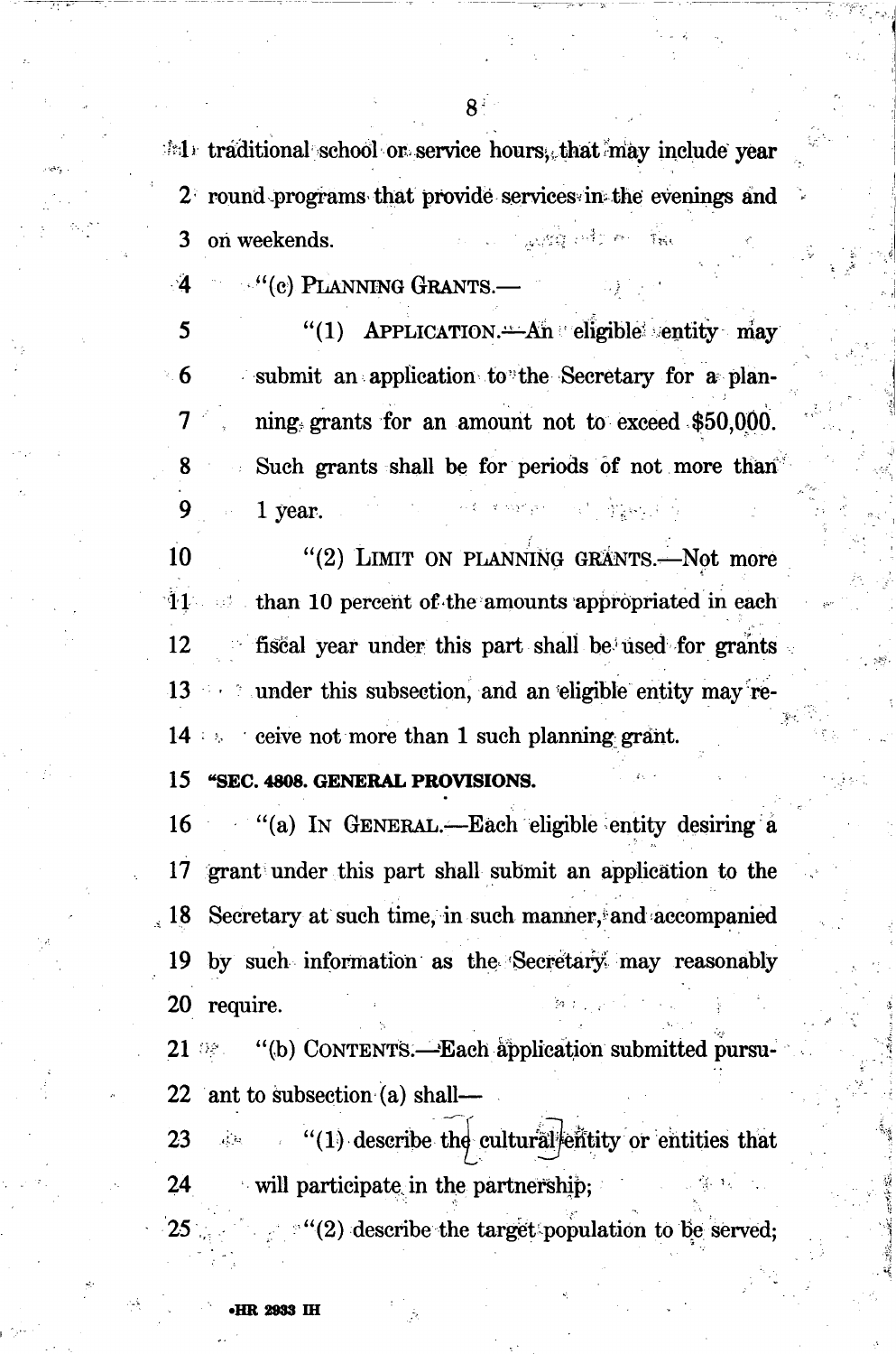| 1  | "(3) describe the services to be provided;                    |  |
|----|---------------------------------------------------------------|--|
| 2  | $\cdot$ (4) describe a plan for evaluating the success        |  |
| 3  | of the program;                                               |  |
| 4  | $\lq(5)$ describe, for a local educational agency             |  |
| 5  | participant, how services will be perpetuated beyond          |  |
| 6  | the length of the grant;                                      |  |
| 7  | $"(6)$ describe the manner in which the eligible              |  |
| 8  | entity will improve the educational achievement or            |  |
| 9  | future potential of at-risk youth through more effec-         |  |
| 10 | tive coordination of cultural services in the commu-          |  |
| 11 | nity;                                                         |  |
| 12 | "(7) describe the overall and operational goals               |  |
| 13 | of the program; and                                           |  |
| 14 | "(8) describe the nature and location of all                  |  |
| 15 | planned sites where services will be delivered and a          |  |
| 16 | description of services which will be provided at each        |  |
| 17 | site.                                                         |  |
|    | 18 "SEC. 4809. PAYMENTS; FEDERAL SHARE.                       |  |
|    | 19 "(a) PAYMENTS.—The Secretary shall pay to each el-         |  |
|    | 20 igible entity having an application approved under section |  |
|    | 21 4808 the Federal share of the cost of the activities de-   |  |
|    | 22 seribed in the application.                                |  |
| 23 | ""(b) AMOUNT OF GRANTS.—The amount of a grant                 |  |
|    | 24 made under this part may not be less than \$100,000 or     |  |
|    | 25 exceed \$500,000 in the first year of such grant.          |  |

lent le

# 9

#### •HR 2933 IH